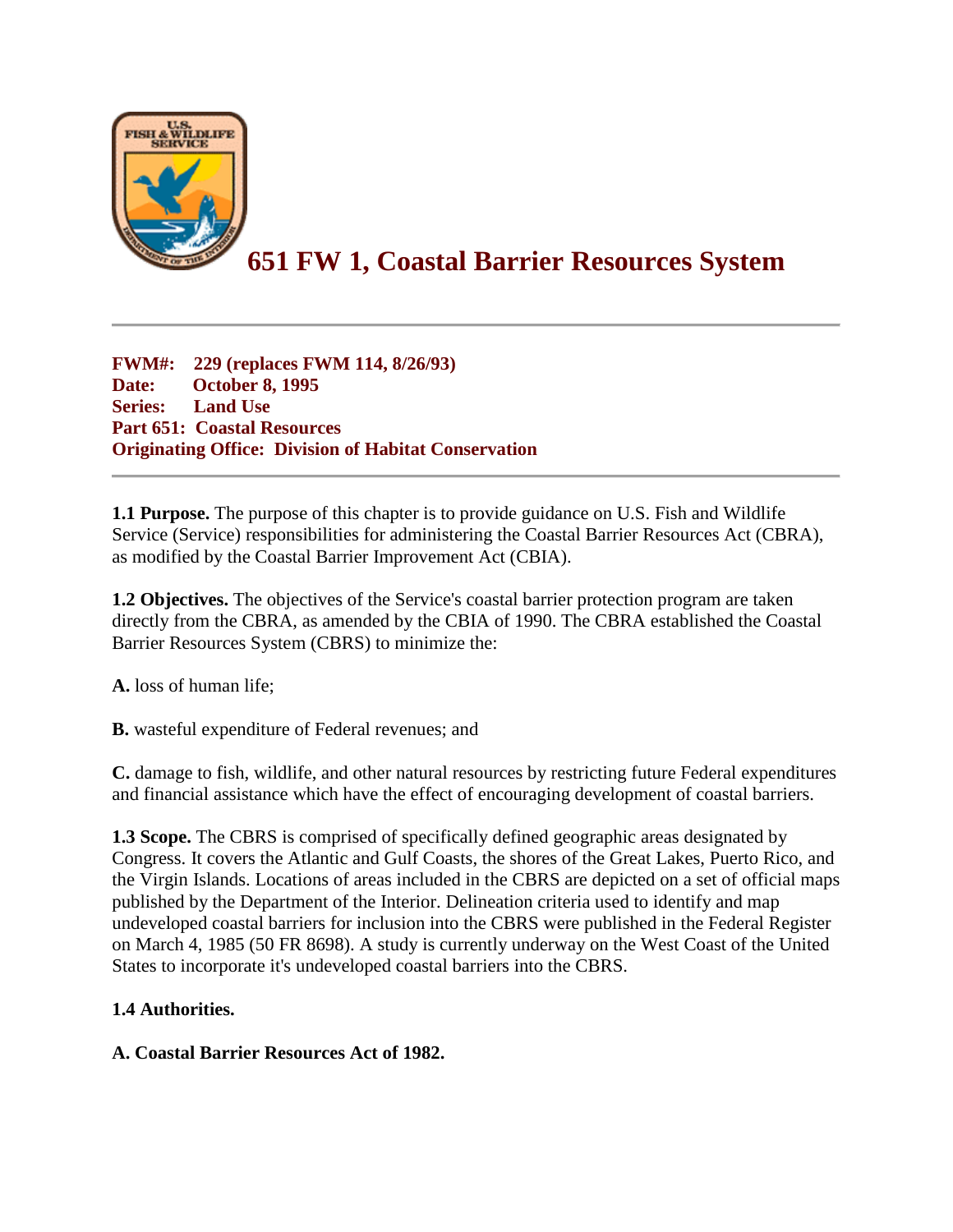**(1)** The CBRA established the CBRS and identified the boundaries of it's individual units. Under Section 4 of the CBRA, the Secretary of the Interior is directed to keep the maps of the CBRS on file and available for public inspection in the office of the Director, Fish and Wildlife Service and in other offices as the Director considers appropriate (see [1.8A b](https://www.fws.gov/policy/651fw1.html#1.8A)elow).

**(2)** Prohibition of new Federal financial expenditures and assistance other than flood insurance for property located within the original CBRS went into effect upon enactment of the CBRA (October 18, 1982). Sale of new Federal flood insurance for new structures or substantial improvement was prohibited as of October 1, 1983.

**(3)** Six specific exceptions to Federal expenditures are described under Section 6 of the CBRA. These exceptions are divided into two distinct categories:

**(a)** Under the first category (exceptions 1 through 5), expenditures are allowed if the proposed funding is in fact for one of the following five specific exceptions:

**(i)** "any use or facility necessary for the exploration, extraction, or transportation of energy resources which can be carried out only on, in, or adjacent to coastal water areas because the use or facility requires access to the coastal water body;

**(ii)** the maintenance of existing channel improvements and related structures, such as jetties, and including the disposal of dredge materials related to such improvements;

**(iii)** the maintenance, replacement, reconstruction, or repair, but not the expansion, of publiclyowned or publicly-operated roads, structures, or facilities that are essential links in a larger network or system;

**(iv)** military activities essential to national security;

**(v)** the construction, operation, maintenance, and rehabilitation of Coast Guard facilities and access thereto"

**(b)** The second category (exception 6) pertains to expenditures that are allowable for specific actions or projects - provided that the actions or projects are consistent with the purposes of CBRA. Examples include: projects for research, emergency assistance, and protection of fish and wildlife resources and their habitats.

**(4)** A Federal agency may provide funding under Section 6 of the CBRA after consultation with the Secretary of the Interior, who delegated authority for consultation procedures to the Service (see [1.9](https://www.fws.gov/policy/651fw1.html#1.9) below for further details on consultation procedures). The Federal agency taking the action in the CBRS is responsible for meeting the requirements of the CBRA, as amended by CBIA. All Federal agencies must annually certify to the Secretary of the Interior and to the Congress that they are in compliance with the CBRA, as amended by the CBIA.

**(5)** The CBRA amended and conformed the Federal flood insurance provisions of the Omnibus Budget Reconciliation Act of 1981 pertaining to undeveloped coastal barriers.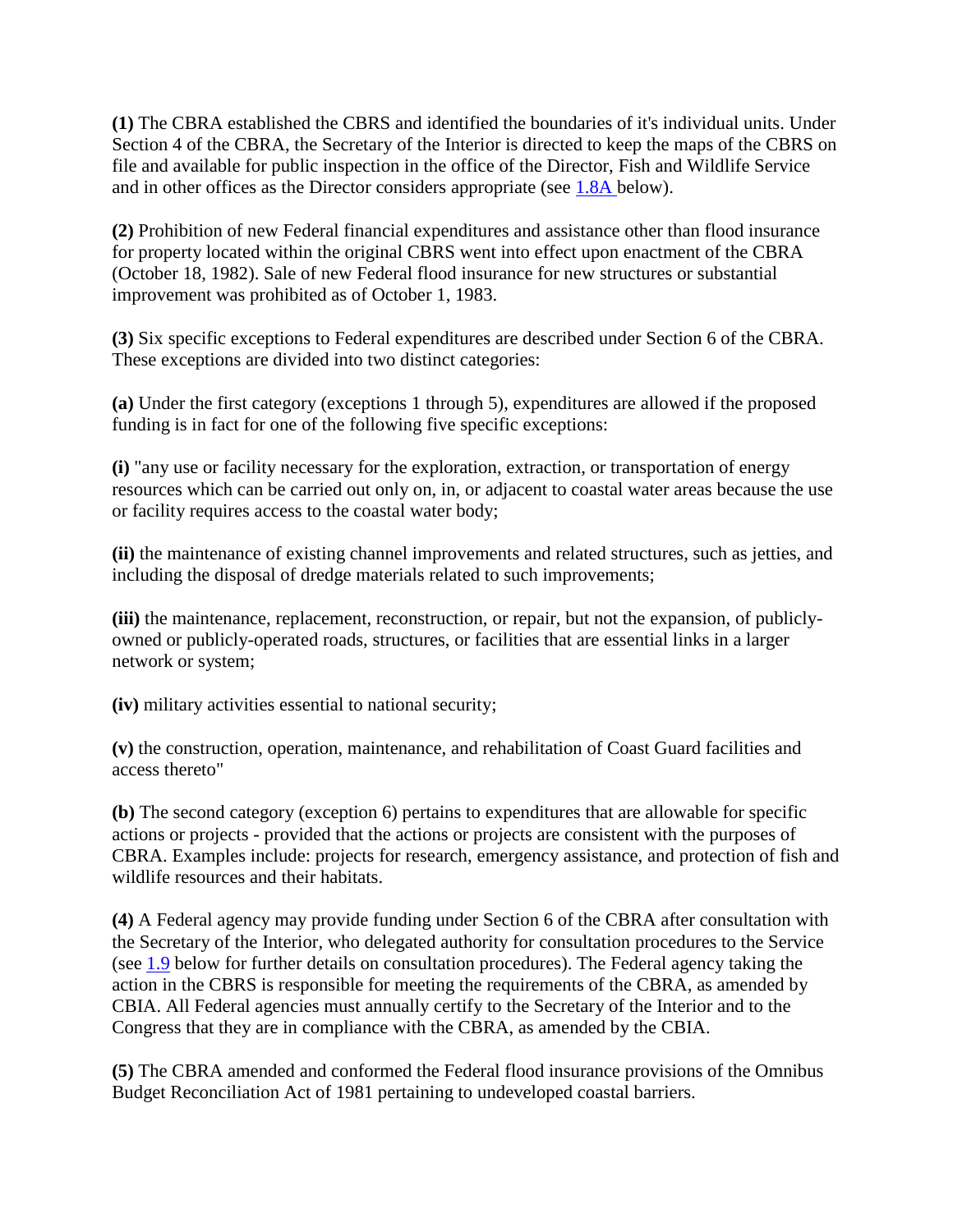#### **B. Coastal Barrier Improvement Act of 1990** amended the CBRA.

**(1)** The CBIA significantly increased the size of the CBRS by expanding existing units and adding new units. The CBRS was expanded from 183 units to 560 units and from 143,000 acres to 1.25 million acres. States and Territories in which new units were added or existing units were expanded included: Puerto Rico, United States Virgin Islands, Great Lakes States, New Jersey, Maryland, and the Florida Keys.

**(2)** The CBIA also established a new category called an "Otherwise Protected Area" (OPA). In OPA's, Federal flood insurance is banned for new construction not in conformance with the purposes for which the area is protected. No restrictions are placed on other Federal expenditures.

**(3)** Prohibitions on new Federal financial expenditures and assistance, including Federal flood insurance, were effective within new and expanded units of the CBRS upon enactment of the CBIA (November 16, 1990). Prohibitions on the sale of new Federal flood insurance within OPA's became effective one year later (November 16, 1991).

**(4)** Under the CBIA, the authorities and consultation responsibilities for Section 6 under the CBRA remain essentially the same. However, consultation is not required for OPA's; they are only affected through the Federal flood insurance program.

**C. Wild Bird Conservation Act of 1992.** This Act revised the boundaries of three OPA's to exclude certain areas within the OPA's that did not meet the definition of "otherwise protected" stated in the CBIA.

**D. Pub. L. 101-591 (November 2, 1994).** This Act revised the boundaries of AL-01P, P11A, P17, P17A, P18P, P19P, FL-15, FL-95P, FL-36P, P31P, FL-72P, MI21, NY75, and VA62P, and deleted FL-05P from the Coastal Barrier Resources System.

# **1.5 Boundary Revisions.**

**A.** Neither the Secretary of the Interior nor the Service have authority to revise the boundaries of units of the CBRS to correct perceived inconsistencies with the definition of a coastal barrier. Congress did not provide any provisions for boundary modifications to "Otherwise Protected Areas." Final decisions on areas to be included in either units of the CBRS or in "Otherwise Protected Areas" are the prerogative of Congress.

**B.** Section 4(e) of the CBIA provided for a one time process to make minor and technical boundary modifications. The Department of the Interior considered requests from State and local governments for minor and technical boundary modifications to units of the CBRS. These boundary modifications had to be:

**(1)** minor and technical corrections only,

**(2)** made only as necessary to clarify the boundaries of existing units,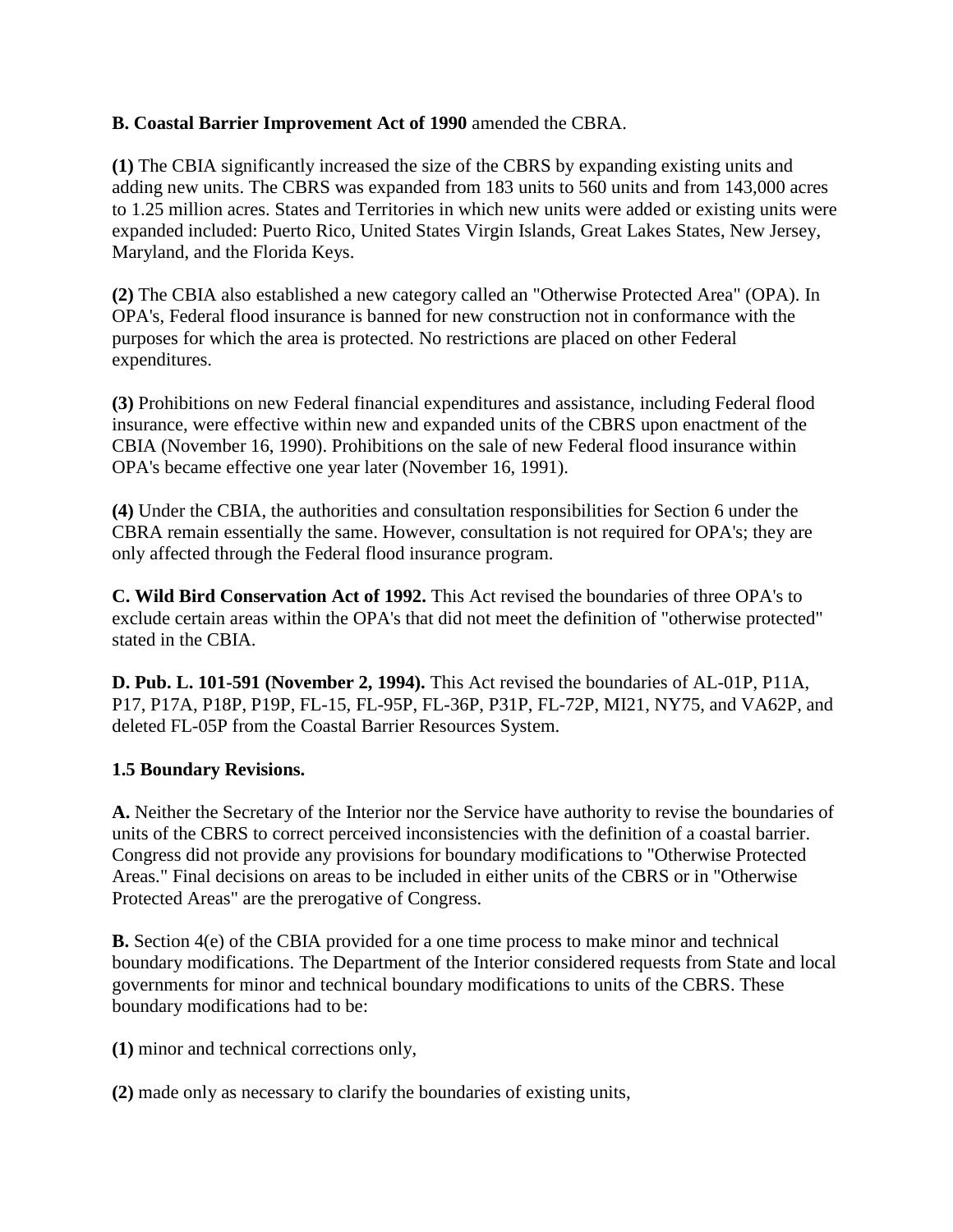**(3)** consistent with the purposes of the CBIA.

**C.** Section 4(e) also required acceptance of requests by State and local governments for transfer of their lands from the "Otherwise Protected Area" status to units of the CBRS.

**D.** The Service completed the final decision-making process for all minor and technical boundary modifications, and for transfer of OPA's into units of the CBRS on October 1, 1992. Notification of the Service's final decisions and reasons for any denials of requested modifications were provided to State and local governments, the United States House of Representatives Committee on Merchant Marine and Fisheries, and the United States Senate Committee on Environment and Public Works. The statutory deadline for completion of this action was November 16, 1992.

### **1.6 Responsibilities.**

**A. Secretary of the Interior.** Under the CBRA it is the Secretary of the Interior's responsibility to administer the provisions of the Act. Secretarial Order 3093 delegated responsibility for certain Sections of CBRA to the Service on April 28, 1983. These Sections were:

**(1)** Section 4(a)(2): opting-in provision which allowed land to be added to the System;

**(2)** Section 4(c)(3): five year boundary review and adjustment to reflect any boundary changes that have occurred in the CBRS as a result of natural forces;

**(3)** Section 6: responding to requests for consultation from other Federal agencies regarding exceptions to Federal expenditures in the CBRS;

**(4)** Section 7: annual certification to the Office of Management and Budget that the Department of the Interior is in compliance with the provisions of the CBRA.

**B. The Assistant Director - Ecological Services**, through the Chief, Division of Habitat Conservation, is responsible for:

**(1)** Providing oversight for the Director of the Service's administration of the coastal barrier protection program.

**(2)** Designating a Service Coastal Barrier Coordinator to ensure Headquarters compliance with this chapter.

**C. Regional Directors (Regions 1-5)** are responsible for:

**(1)** Administering the coastal barrier protection program in their Regions.

**(2)** Designating a Regional Coastal Barrier Coordinator to ensure Regional compliance with this chapter.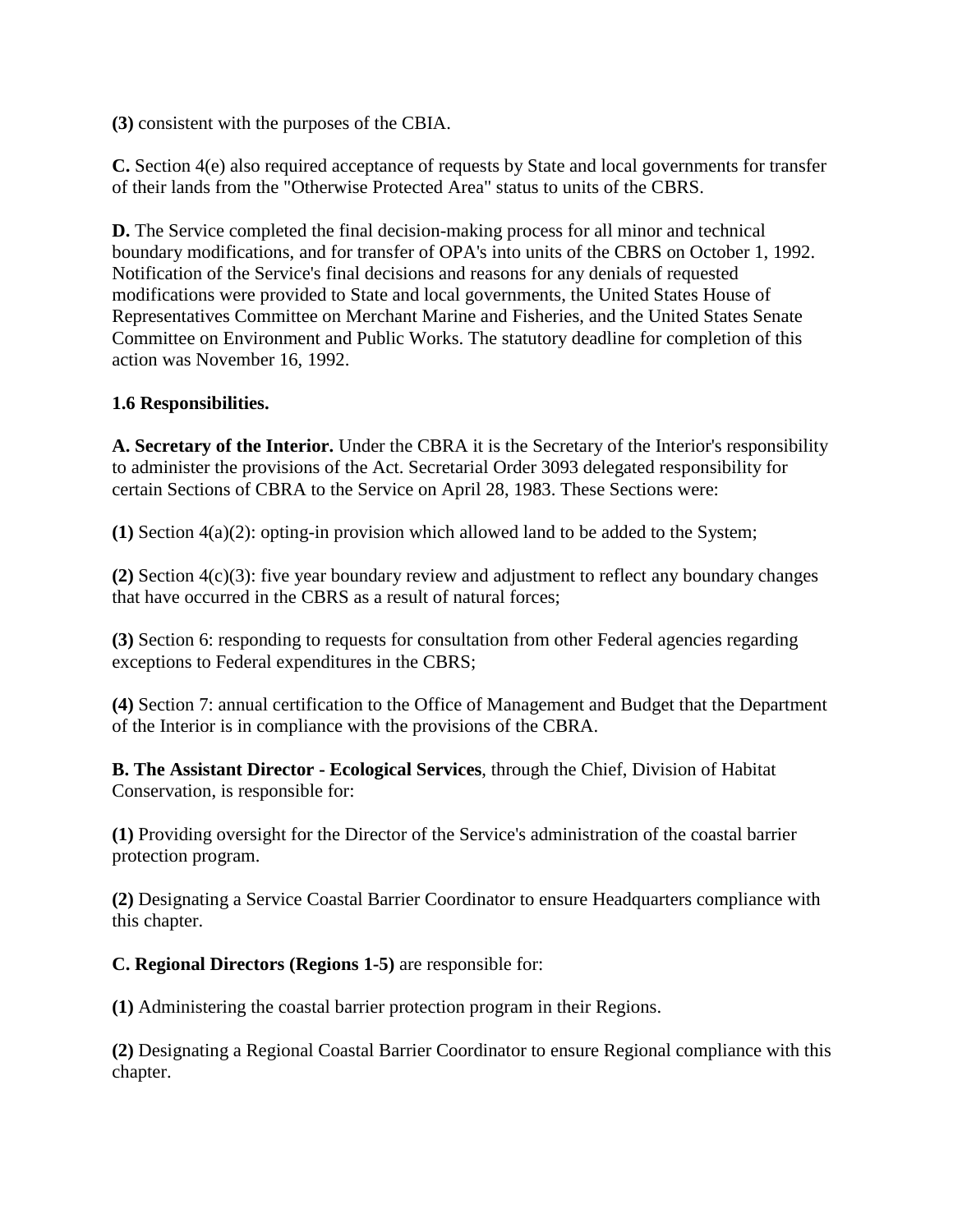#### 1.7 **Definitions.**

**A. Undeveloped coastal barrier** is defined as:

**(1)** "a depositional geologic feature (such as a bay barrier, tombolo, barrier spit, or barrier island) that:

**(a)** is subject to wave, tidal, and wind energies, and

**(b)** protects landward aquatic habitats from direct wave attack; and

**(2)** all associated aquatic habitats, including the adjacent wetlands, marshes, estuaries, inlets, and nearshore waters; but only if such feature and associated habitats contain few manmade structures and these structures and man's activities on such feature and within such habitats do not significantly impede geomorphic and ecological processes."

**B. Otherwise Protected Area** is defined as "an undeveloped coastal barrier within the boundaries of an area established under Federal, State, or local law, or held by a qualified organization, primarily for wildlife refuge, sanctuary, recreational, or natural resource conservation purposes."

**C. Financial assistance** is defined as "any form of loan, grant, guaranty, insurance payment, rebate, subsidy, or any other form of direct or indirect Federal assistance." This definition also includes Federal flood insurance.

**D. Substantial improvement** to a structure means an improvement that would add more than 50% to the value of the overall structure.

**E. Prohibited expenditures or assistance** include but are not limited to:

**(1)** Construction or purchase of any structure, appurtenance, facility or related infrastructure;

**(2)** Construction or purchase of any road, airport, boat landing facility on, or bridge or causeway to, any CBRS unit;

**(3)** Assistance for erosion control or other stabilization of any inlet, shoreline, or inshore area, except in certain emergencies.

# **1.8 Maps.**

**A. Map Availability.** Copies of the official Department of the Interior maps of the CBRS are kept on file for reference at Service coastal field offices and the Regional and Headquarters Offices. Copies are distributed to affected State and local governments, and other appropriate Federal agencies. Copies of the maps are also available for sale at \$4.00 per map from: United States Geological Survey, ESIC - CBRS, P.O. Box 25286, Denver Federal Center, Denver,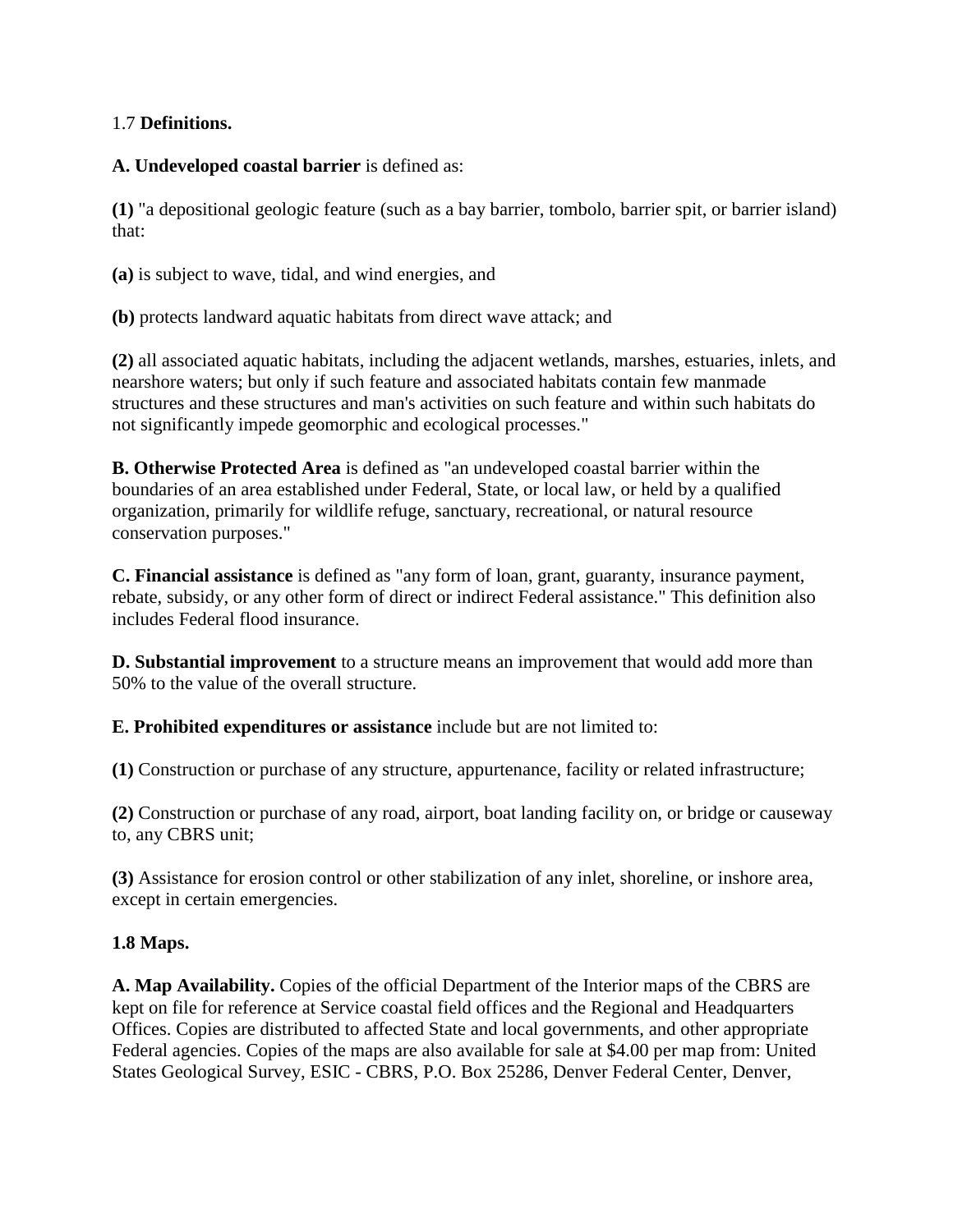Colorado 80225. Information regarding the availability of CBRS maps may be obtained by calling (303) 202-4210.

**B. Map Interpretation.** Interpretations of the CBRS maps are made as well as interpretations of the boundaries of the units and OPA's. Aerial photo atlases of the CBRS were distributed to coastal Ecological Services field offices. These documents aid in determining exact location of units and OPA boundaries during consultation activities as well as when answering inquiries from Congress; other Federal, State, and local governments; private organizations; and the general public.

**C. Verification of Flood Insurance Rate Maps.** The Service is responsible for ensuring that the Federal Emergency Management Agency (FEMA) is accurately transferring the boundaries of CBRS units and OPA's onto FEMA's Flood Insurance Rate Maps (FIRM). These maps are the tool used by FEMA to determine flood insurance eligibility. Once boundaries of CBRS units and OPA's have been transferred by FEMA to the corresponding FIRM, the updated FIRM are sent to the Service's Coastal Barrier Coordinator in Headquarters, and, in turn, to Regional and Field Offices, for verification of correct transfer of boundaries.

**D. 5-Year Update.** Section 4(c) of the CBRA requires the Secretary of the Interior to review the CBRS maps at least once every 5 years. The purpose of the review is to make minor and technical modifications to the boundaries of system units as are necessary solely to reflect changes that have occurred in the size or location of any system unit as a result of natural forces. The photo atlases developed by the Service will serve as the baseline mapping information from which the 5-year update will be conducted.

#### **1.9 Consultation.**

**A. Requirement.** Federal agencies must consult with and allow the Service an opportunity to provide written comment prior to making Federal expenditures or financial assistance available for an action excepted under Section 6 of the CBRA (as amended by the CBIA) within a unit of the CBRS. The Service provides technical information and comments on the questions of consistency with the CBRA. However, Service response to a consultation request is in the form of an opinion only. The Service has not been granted veto power.

**B. Guidelines.** The Service is responsible for developing consultation guidelines as required by the CBRA. Consultation guidelines under the CBRA were published in the Federal Register on October 6, 1983 [\(Exhibit 1\).](https://www.fws.gov/policy/E1651fw1.html) Proposed guidelines under CBIA were published in the Federal Register on November 5, 1992 [\(Exhibit 2\)](https://www.fws.gov/policy/E2651fw1.html). Final consultation guidelines are currently being written.

#### **C. Procedures.**

**(1)** Consultation requests from Federal agencies are to be made to the appropriate Regional Director. The Regional Directors may issue final consultation comments under Section 6 of the CBRA and CBIA for activities that do not specifically require Service Headquarters, other Federal agency headquarters, or Office of Management and Budget involvement on such